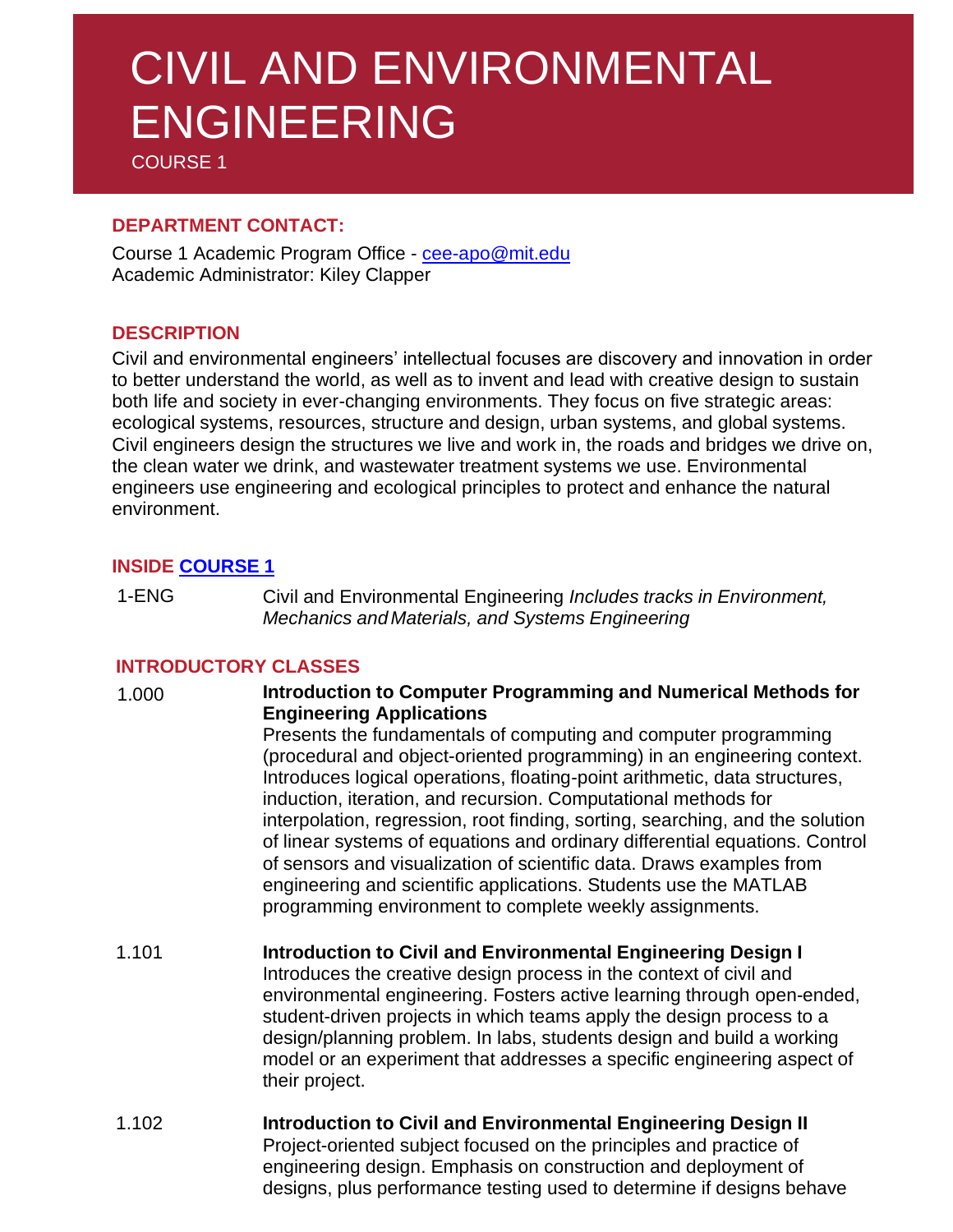as expected. Includes a major team project involving use and application of sensors, as well as environmentally-friendly, and energyeffective or energy-producing designs. Develops practical, teamwork and communication skills. Satisfies 6 units of Institute Laboratory credit. Enrollment limited; preference to Course 1 majors and minors.

1.106 **Environmental Fluid Transport Processes and Hydrology Laboratory** Fundamentals of mass transport and flow measurement in environmental systems. Topics include analysis of measurement uncertainty, diffusion, dispersion, air-water exchange, dissolution, and porous media flow. Develops communication skills through the writing and revision of formal lab reports and short oral presentations. Satisfies 6 units of Institute Laboratory credit. Enrollment limited; preference to 1-ENG majors.

#### 1.107 **Environmental Chemistry Laboratory**

Laboratory and field techniques in environmental engineering and its application to the understanding of natural and engineered ecosystems. Exercises involve data collection and analysis covering a range of topics, spanning all major domains of the environment (air, water, soils, and sediments), and using a number of modern environmental analytical techniques. Instruction and practice in written and oral communication provided. Concludes with a student-designed final project, which is written up in the form of a scientific manuscript. Satisfies 6 units of Institute Laboratory credit. Enrollment limited; preference to 1-ENG.

# **EXPERIENTIAL LEARNING**

#### **mini-UROP**

The mini-UROP is a 6-unit subject over IAP [\(1.097\)](http://student.mit.edu/catalog/search.cgi?search=1.097&style=verbatim) in which first-year students are paired with a CEE graduate student or postdoc mentor for an inside look at the exciting researching taking place in the department. This is a great opportunity to learn more about CEE!

# **ONE-MA<sup>3</sup>**

A summer fieldwork program on materials in art, archeology, and architecture (ONE-MA3) that gives undergraduate students an unforgettable hands-on research experience in Italy. While in Italy, students are immersed in an in-depth, real-world analysis of ancient infrastructures and materials as a prerequisite for a fall subject, [1.057](http://student.mit.edu/catalog/search.cgi?search=1.057&style=verbatim) Heritage Science and Technology. The subject extends the summer experience into a discussion of theory and practice.

# **Course 1 Internship Program**

Course 1 utilizes alumni connections to help you take advantage of various institute and departmental resources to ensure you secure an internship that is best suited for you.

# **COURSE 1 FRIENDLY UROP AREAS**

MIT Energy Initiative (EI) Environmental Solutions Initiative (ESI) Inst for Data, Systems, Society (IDSS) Lab for Info & Decision Systems (LIDS) Supply Chain Management (SCM)

# **COURSE 1 STUDENT GROUPS**

The Civil and Environmental Engineering Students Association (CEESA)